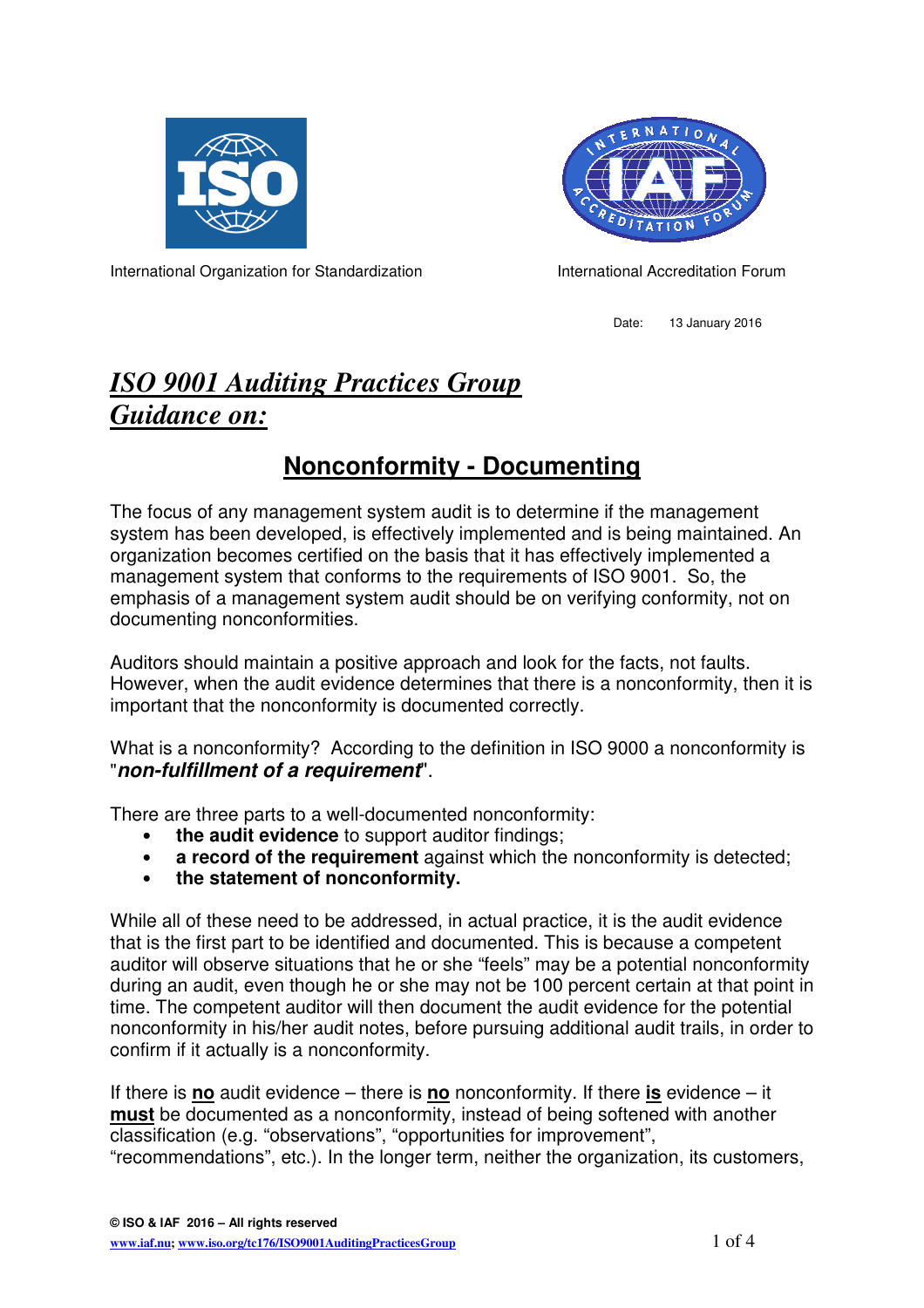nor the CRB benefit by the use of softer classifications, as this risks the nonconformity being given a lower priority for corrective action.

The audit evidence should be documented and be sufficiently detailed, to enable the audited organization to find and confirm exactly what the auditor observed.

The next step the auditor will need to take is to identify and record the specific requirement that is not being met. Remember, a nonconformity is non-fulfillment of a requirement, so if the auditor cannot identify a requirement, then the auditor cannot raise a nonconformity.

Requirements can come from many sources; for example, they may be specified in ISO 9001, in the organization's management system (internal requirements), in applicable regulations, or by the organization's customer. Once the nonconformity against a specific requirement is confirmed, this needs to be documented. The record may be something as simple as a reference to the standard and relevant clause.

Note: ISO 9001 contains clauses that include more than one requirement. It is important that the auditor identifies and records the specific requirement relating to the nonconformity clearly, for example, by writing-out the exact text of the requirement from the standard that is applicable to the audit evidence. This may also apply to other sources of requirements.

The final (and most important) part of documenting a nonconformity is the writing of a statement of nonconformity. **The statement of nonconformity drives the cause analysis, correction and corrective action by the organization,** so it needs to be precise.

The statement of nonconformity should:

- be self-explanatory and be related to the system issue
- be unambiguous, linguistically correct, and as concise as possible
- not be a restatement of the audit evidence, or be used in lieu of audit evidence.

To summarize, a well-documented nonconformity will have three parts:

- the audit evidence,
- the requirement, and
- the statement of the nonconformity.

If all three parts of the nonconformity are well documented, the auditee, or any other knowledgeable person, will be able to read and understand the nonconformity. This will also serve as a useful record for future reference.

In order to provide traceability, facilitate progress reviews, and evidence of completion of corrective actions and its effectiveness, it is essential that nonconformities are recorded and documented in a systematic manner. A simple way of achieving this is through the use of a Nonconformity Report (NCR) form. Please see annex A below, for an example of such a form.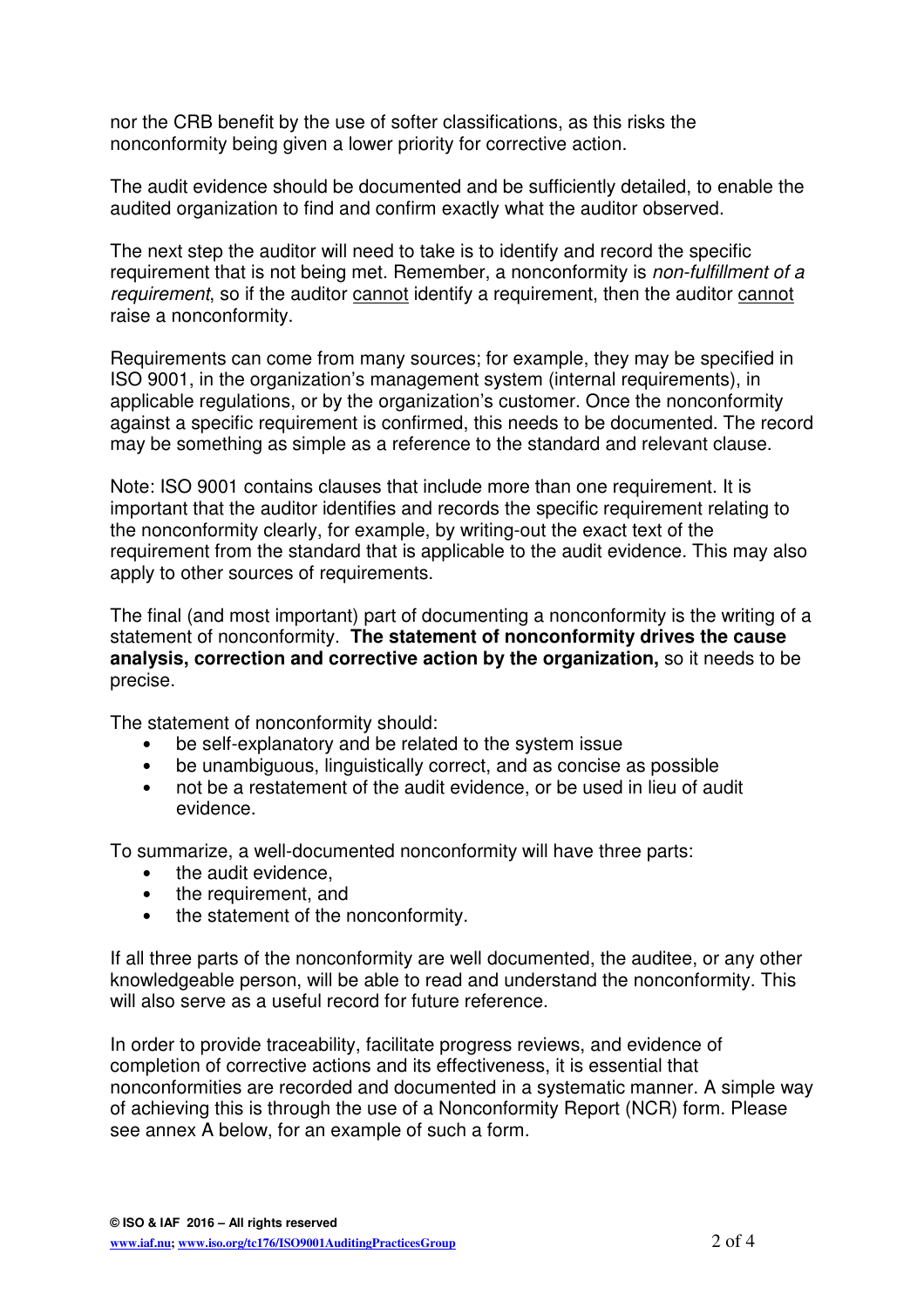## Annex A – Example of a Nonconformity Report (NCR) form

| NCR#                                                                                  | <b>Client:</b> |                             |                                         | <b>File No</b> |           |
|---------------------------------------------------------------------------------------|----------------|-----------------------------|-----------------------------------------|----------------|-----------|
| <b>Function/Area/Process:</b>                                                         |                |                             |                                         | Site:          |           |
| Std. and Clause No(s):                                                                |                |                             |                                         |                |           |
| Section 1- Details of non-conformity:                                                 |                |                             |                                         |                |           |
| Description (attach separate sheet if required)                                       |                |                             |                                         |                |           |
|                                                                                       |                |                             |                                         |                |           |
|                                                                                       |                |                             |                                         |                |           |
|                                                                                       |                |                             |                                         |                |           |
| Auditor:                                                                              |                |                             | Auditee representative acknowledgement: |                | Category: |
| Date:                                                                                 |                |                             |                                         |                |           |
| Section 2- Auditee Proposed Action Plan<br>(Attach separate sheet if required)        |                |                             |                                         |                |           |
|                                                                                       |                |                             |                                         |                |           |
| Root Cause analysis (how/why did this happen?):                                       |                |                             |                                         |                |           |
|                                                                                       |                |                             |                                         |                |           |
|                                                                                       |                |                             |                                         |                |           |
| Correction (fix now) with completion dates:                                           |                |                             |                                         |                |           |
|                                                                                       |                |                             |                                         |                |           |
|                                                                                       |                |                             |                                         |                |           |
|                                                                                       |                |                             |                                         |                |           |
| Corrective Action (to prevent recurrence) with completion dates:                      |                |                             |                                         |                |           |
|                                                                                       |                |                             |                                         |                |           |
|                                                                                       |                |                             |                                         |                |           |
|                                                                                       |                |                             |                                         |                |           |
| "Auditor" review and acceptance of Corrective Action Plan:                            |                |                             |                                         |                |           |
| Auditee representative:                                                               |                |                             |                                         | Date:          |           |
| Section 3- Details of "Auditor" verification of Auditee implementation of action plan |                |                             |                                         |                |           |
|                                                                                       |                |                             |                                         |                |           |
|                                                                                       |                |                             |                                         |                |           |
| Section 4- Details of "Auditor" verification of effectiveness of the action taken     |                |                             |                                         |                |           |
|                                                                                       |                |                             |                                         |                |           |
|                                                                                       |                |                             |                                         |                |           |
|                                                                                       |                |                             |                                         |                |           |
| Section 5- NCR closed out by "Auditor" on (date):                                     |                | "Auditor" Team Leader name: |                                         |                |           |
|                                                                                       |                |                             |                                         |                |           |
|                                                                                       |                |                             |                                         |                |           |